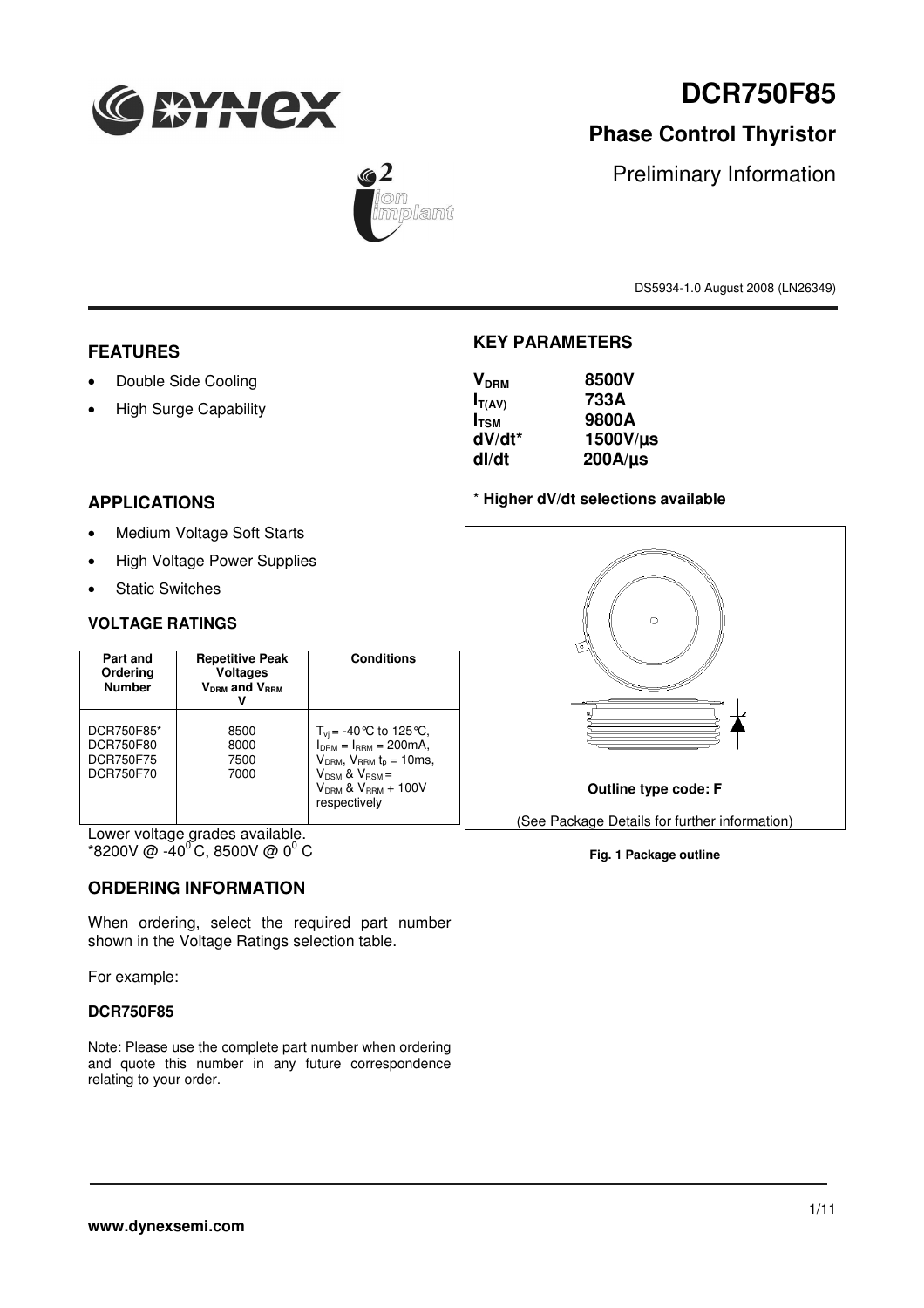

# **CURRENT RATINGS**

**Tcase = 60°C unless stated otherwise**

| Symbol                    | <b>Parameter</b>                     | <b>Test Conditions</b>   | Max. | <b>Units</b> |
|---------------------------|--------------------------------------|--------------------------|------|--------------|
| <b>Double Side Cooled</b> |                                      |                          |      |              |
| $I_{T(AV)}$               | Mean on-state current                | Half wave resistive load | 733  | А            |
| I <sub>T</sub> (RMS)      | <b>RMS</b> value                     | $\overline{\phantom{a}}$ | 1151 | А            |
| Iτ                        | Continuous (direct) on-state current | $\overline{\phantom{0}}$ | 1139 | А            |

# **SURGE RATINGS**

| Symbol       | <b>Parameter</b>                        | <b>Test Conditions</b>                                           |      | Units             |
|--------------|-----------------------------------------|------------------------------------------------------------------|------|-------------------|
| <b>I</b> TSM | Surge (non-repetitive) on-state current | 10ms half sine, $T_{\text{case}} = 125 \text{ }^{\circ}\text{C}$ | 9.8  | kA                |
| $I^2t$       | $I2t$ for fusing                        | $V_{\rm B}=0$                                                    | 0.48 | MA <sup>2</sup> s |

# **THERMAL AND MECHANICAL RATINGS**

| Symbol                     | <b>Parameter</b>                        | <b>Test Conditions</b>              | Min.        | Max.                     | <b>Units</b> |               |
|----------------------------|-----------------------------------------|-------------------------------------|-------------|--------------------------|--------------|---------------|
| $R_{th(j-c)}$              | Thermal resistance $-$ junction to case | Double side cooled                  | DC          | $\overline{\phantom{a}}$ | 0.0184       | $\degree$ C/W |
|                            |                                         | Single side cooled                  | Anode DC    | $\overline{\phantom{a}}$ | 0.0333       | $\degree$ C/W |
|                            |                                         |                                     | Cathode DC  | $\overline{\phantom{a}}$ | 0.0418       | $\degree$ C/W |
| $R_{th(c-h)}$              | Thermal resistance – case to heatsink   | Clamping force 23 kN<br>Double side |             | $\overline{\phantom{a}}$ | 0.004        | $\degree$ C/W |
|                            |                                         | (with mounting compound)            | Single side | $\overline{\phantom{a}}$ | 0.008        | $\degree$ C/W |
| $T_{\rm vj}$               | Virtual junction temperature            | On-state (conducting)               |             |                          | 135          | °C            |
|                            |                                         | Reverse (blocking)                  |             | $\overline{\phantom{a}}$ | 125          | °C            |
| ${\mathsf T}_{\text{stg}}$ | Storage temperature range               |                                     | $-55$       | 125                      | °C           |               |
| $F_m$                      | Clamping force                          |                                     |             | 20.0                     | 25.0         | kN            |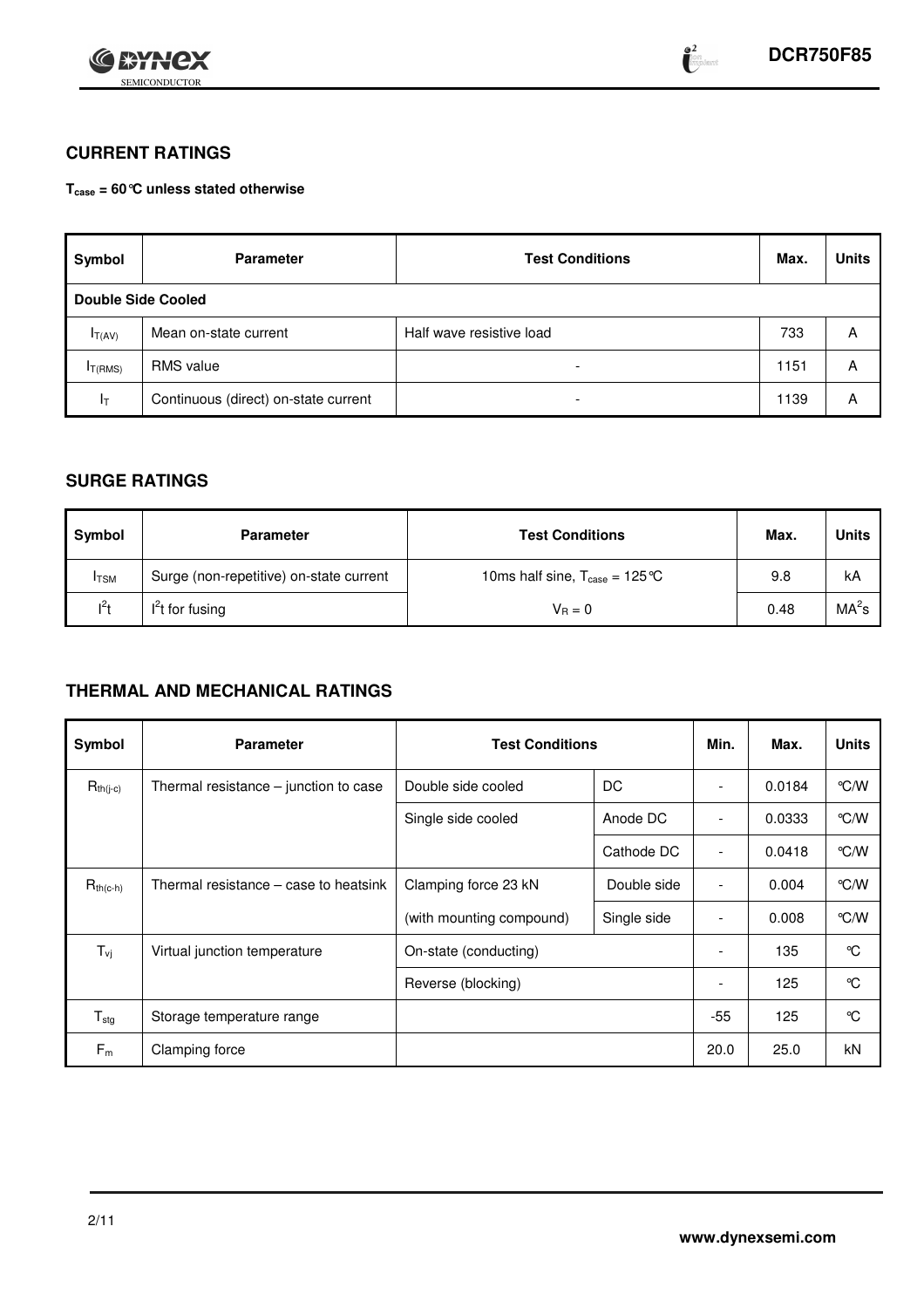

 $\begin{array}{c} \bullet 2 \ \bullet \end{array}$ implant

# **DYNAMIC CHARACTERISTICS**

| Symbol          | <b>Parameter</b>                              | <b>Test Conditions</b>                                                                         | Min.            | Max.                     | <b>Units</b> |           |
|-----------------|-----------------------------------------------|------------------------------------------------------------------------------------------------|-----------------|--------------------------|--------------|-----------|
| IRRM/IDRM       | Peak reverse and off-state current            | At $V_{RRM}/V_{DRM}$ , $T_{case} = 125 \text{°C}$                                              |                 |                          | 200          | mA        |
| dV/dt           | Max. linear rate of rise of off-state voltage | To 67% $V_{DRM}$ , T <sub>i</sub> = 125 °C, gate open                                          |                 | $\overline{\phantom{a}}$ | 1500         | $V/\mu s$ |
| dl/dt           | Rate of rise of on-state current              | From 67% $V_{DRM}$ to 2x $I_{T(AV)}$                                                           | Repetitive 50Hz | $\blacksquare$           | 100          | $A/\mu s$ |
|                 |                                               | Gate source 30V, 10 $\Omega$ ,                                                                 | Non-repetitive  | $\overline{\phantom{a}}$ | 200          | $A/\mu s$ |
|                 |                                               | $t_r < 0.5 \mu s$ , $T_i = 125 \text{°C}$                                                      |                 |                          |              |           |
| $V_{T(TO)}$     | Threshold voltage - Low level                 | 100A to 500A at $T_{\text{case}} = 125 \text{°C}$                                              |                 |                          | 1.030        | $\vee$    |
|                 | Threshold voltage - High level                | 500A to 2500A at $T_{\text{case}} = 125 \text{ }^{\circ}\text{C}$                              |                 |                          | 1.30         | $\vee$    |
| $r_{\text{T}}$  | On-state slope resistance - Low level         | 100A to 500A at $T_{\text{case}} = 125 \text{°C}$                                              |                 | 2.06                     | $m\Omega$    |           |
|                 | On-state slope resistance - High level        | 500A to 2500A at $T_{\text{case}} = 125 \text{ }^{\circ}\text{C}$                              | $\overline{a}$  | 1.542                    | $m\Omega$    |           |
| $t_{\text{gd}}$ | Delay time                                    | $V_D = 67\%$ V <sub>DRM</sub> , gate source 30V, 10 $\Omega$                                   |                 | $\overline{a}$           | 3            | μs        |
|                 |                                               | $t_r = 0.5 \mu s$ , $T_i = 25 \text{°C}$                                                       |                 |                          |              |           |
| $t_{q}$         | Turn-off time                                 | $T_i = 125 \degree C$ , $I_{peak} = 1000A$ , $t_p = 1000us$ ,<br>$V_R = 100V$ , dl/dt = 5A/µs, |                 | $\blacksquare$           | 1200         | μs        |
|                 |                                               | $dV_{DR}/dt = 20V/\mu s$ linear to 2500V                                                       |                 |                          |              |           |
| $I_{\rm BR}$    | Reverse Recovery current                      | $I_T = 1000A$ , tp = 1000us, $T_i = 125 \degree C$ ,                                           |                 | 95                       | 118          | A         |
| $Q_{\rm S}$     | Stored charge                                 | $dl/dt = -5A/\mu s$ , $V_{\text{Rpeak}} = 100V$                                                |                 | 3000                     | 4000         | μC        |
| ΙL.             | Latching current                              | $T_i = 25^{\circ}C$ , $V_D = 5V$                                                               |                 | $\overline{\phantom{a}}$ | 3            | A         |
| Īн              | Holding current                               | $T_i = 25 \text{°C}$ , $R_{G-K} = \infty$ , $I_{TM} = 500A$ , $I_T = 5A$                       |                 | $\overline{a}$           | 300          | mA        |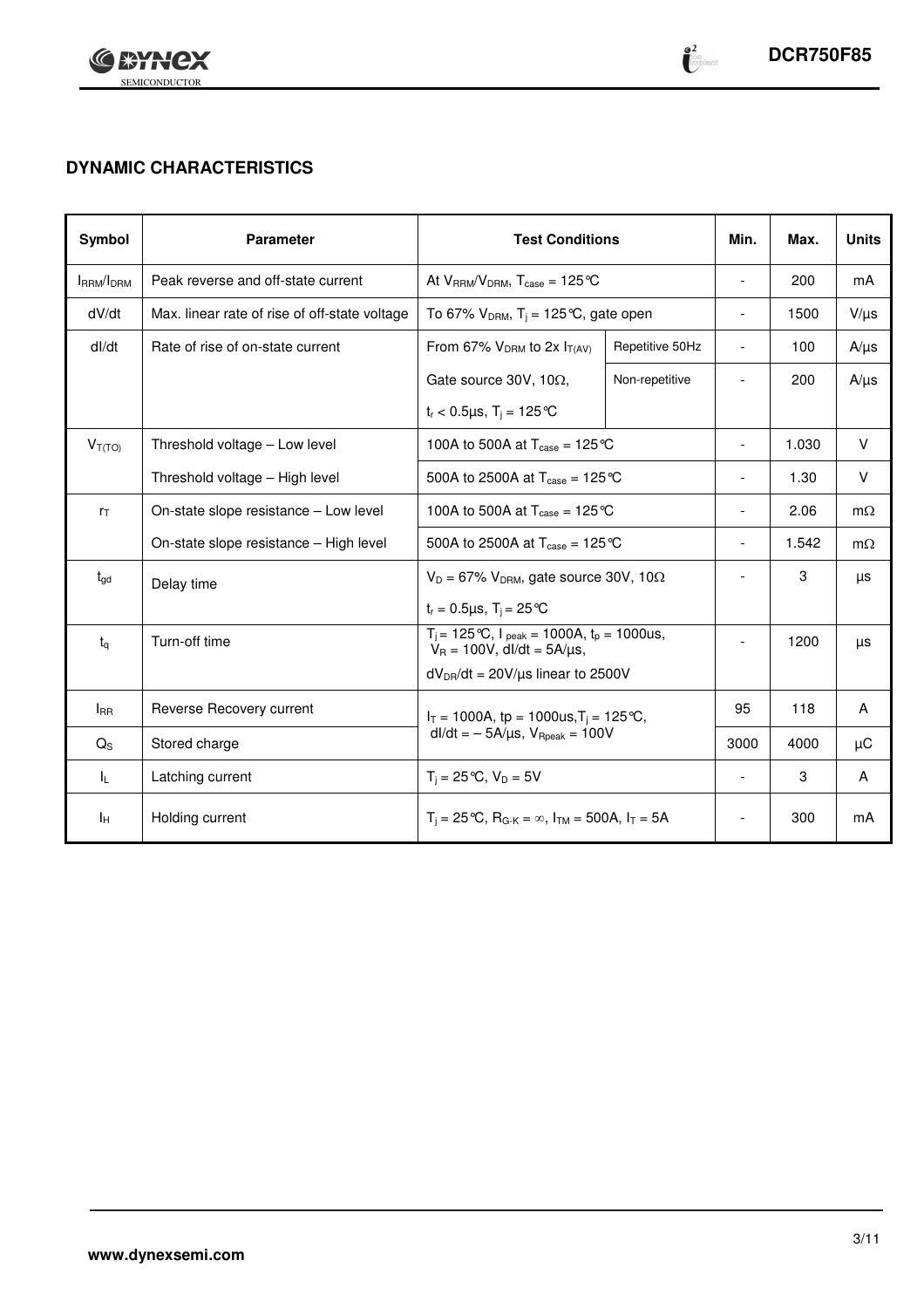

**@2**<br>| fort<br>| imagebound

# **GATE TRIGGER CHARACTERISTICS AND RATINGS**

| Symbol   | <b>Parameter</b>         | <b>Test Conditions</b>                    | Max. | <b>Units</b> |
|----------|--------------------------|-------------------------------------------|------|--------------|
| $V_{GT}$ | Gate trigger voltage     | $V_{DRM} = 5V$ , $T_{case} = 25^{\circ}C$ | 1.5  |              |
| $V_{GD}$ | Gate non-trigger voltage | At 50% $V_{DRM}$ , $T_{case} = 125$ °C    | 0.4  |              |
| IGТ      | Gate trigger current     | $V_{DRM}$ = 5V, $T_{case}$ = 25 °C        | 250  | mA           |
| IGD      | Gate non-trigger current | At 50% $V_{DRM}$ , $T_{case} = 125$ °C    | 15   | mA           |

# **CURVES**



**Fig.2 Maximum & minimum on-state characteristics**

 $V_{TM}$  **EQUATION** Where  $A = 0.454245$  $B = 0.106933$  $V_{TM} = A + B\ln(I_T) + C.I_T + D.\sqrt{I_T}$  C = 0.001271  $D = 0.013218$ these values are valid for T $_{\rm j}$  = 125°C for I $_{\rm T}$  100A to 3000A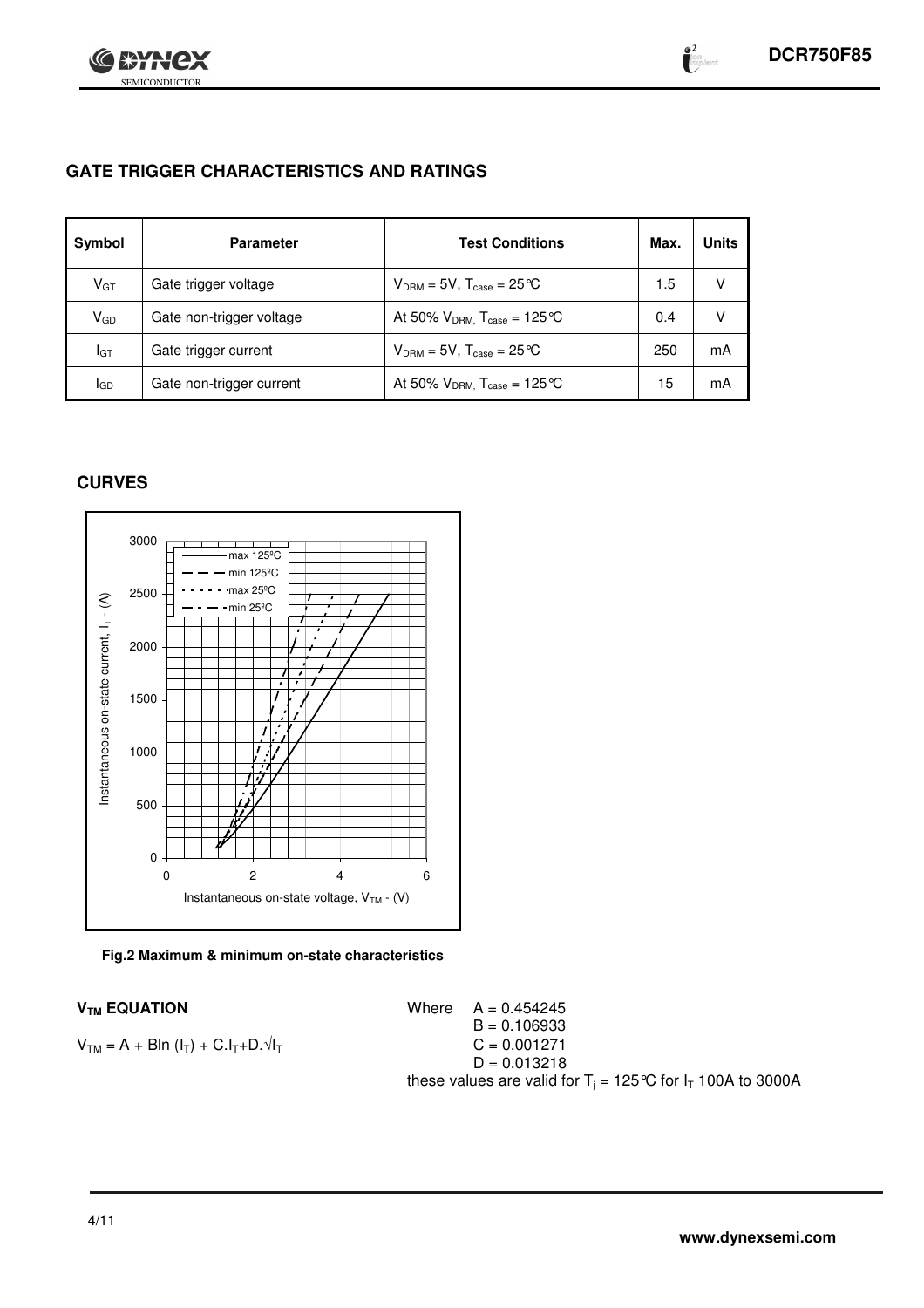

**Fig.5 Maximum permissible heatsink temperature, double side cooled – sine wave**



SEMICONDUCTOR

**CATHEX** 

**DCR750F85**

 $\bullet^2$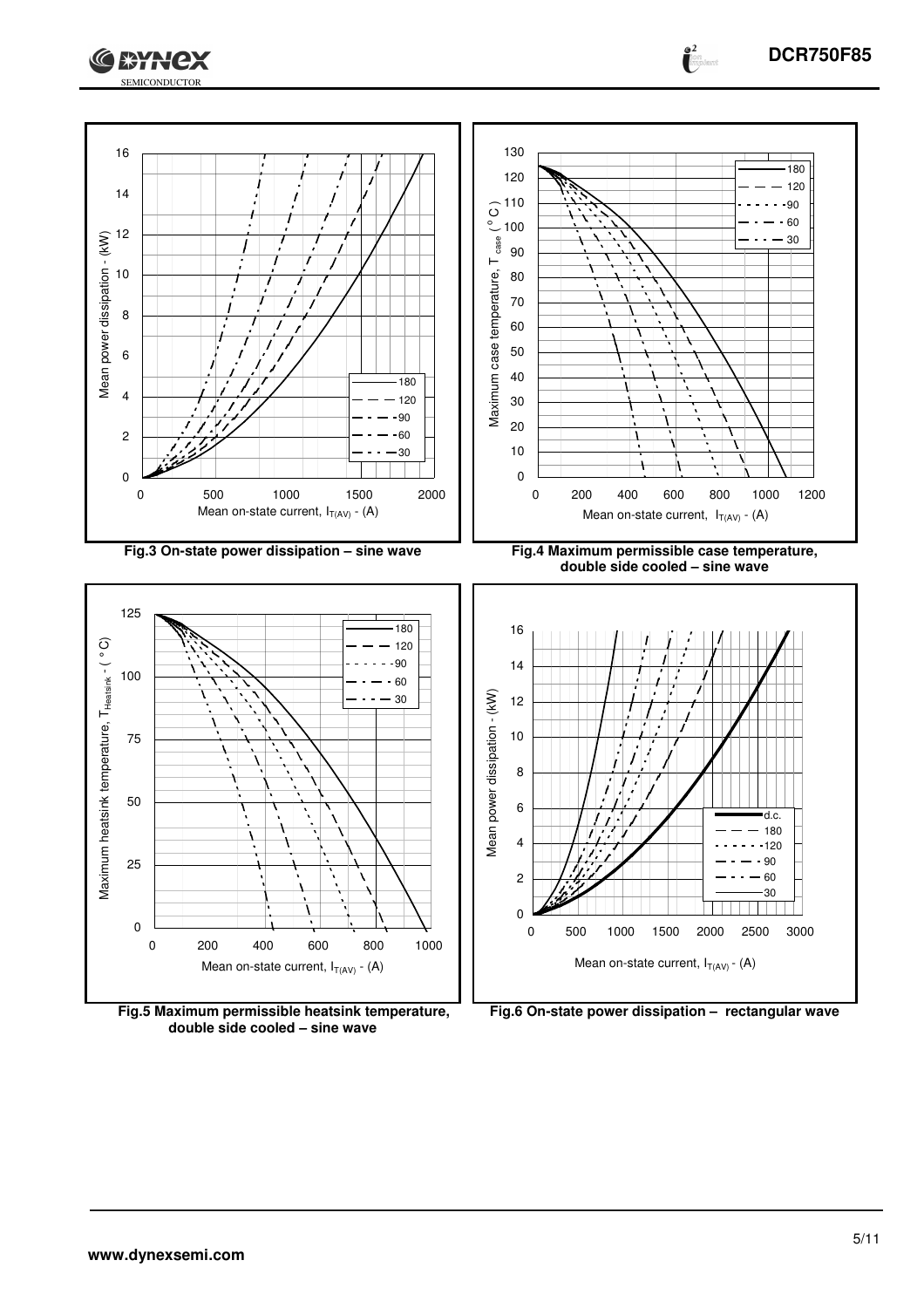



**double side cooled – rectangular wave**



**double side cooled – rectangular wave** 1 | 2 | 3 | 4

 $\bullet^2$ 

| Double side cooled  | $R_i$ (°C/kW)     | 7.5608  | 4.0772 | 3.8420  | 2.8671  |
|---------------------|-------------------|---------|--------|---------|---------|
|                     | $T_i(s)$          | 0.6877  | 0.2537 | 0.0614  | 0.0101  |
| Anode side cooled   | $R_i$ ( $°C/kW$ ) | 6.7211  | 4.6219 | 15.5387 | 14.8631 |
|                     | $T_i(s)$          | 0.1910  | 0.0158 | 5.0011  | 3.3169  |
| Cathode side cooled | R. ( °C/kW)       | 11.5564 | 8.5810 | 4.7942  | 8.3643  |
|                     | $T_i(s)$          | 4.2216  | 6.0269 | 0.0166  | 0.2255  |
|                     |                   |         |        |         |         |

$$
Z_{th} = \sum_{i=1}^{i=4} [R_i \times (1 - \exp(T/T_i))]
$$

#### **Rth(j-c) Conduction**

Tables show the increments of thermal resistance  $R_{th(j-c)}$  when the device operates at conduction angles other than d.c.

|                  | Double side cooling |                            | Anode Side Cooling |                     |       | Cathode Sided Cooling |                     |       |
|------------------|---------------------|----------------------------|--------------------|---------------------|-------|-----------------------|---------------------|-------|
|                  |                     | $\Delta Z_{\text{th}}$ (z) |                    | $\Delta Z_{th}$ (z) |       |                       | $\Delta Z_{th}$ (z) |       |
| $\theta^{\circ}$ | sine.               | rect.                      | θ۰                 | sine.               | rect. | $\theta^{\circ}$      | sine.               | rect. |
| 180              | 3.19                | 2.14                       | 80                 | 2.97                | 2.03  | 80                    | 2.95                | 2.02  |
| 120              | 3.72                | 3.10                       | 120                | 3.43                | 2.89  | 120                   | 3.40                | 2.87  |
| 90               | 4.29                | 3.64                       | 90                 | 3.92                | 3.36  | 90                    | 3.88                | 3.34  |
| 60               | 4.81                | 4.23                       | 60                 | 4.36                | 3.87  | 60                    | 4.31                | 3.84  |
| 30               | 5.22                | 4.88                       | 30                 | 4.69                | 4.41  | 30                    | 4.64                | 4.37  |
| 15               | 5.40                | 5.22                       | 5                  | 4.84                | 4.70  | 15                    | 4.79                | 4.65  |

**Fig.9 Maximum (limit) transient thermal impedance – junction to case (°C/kW)**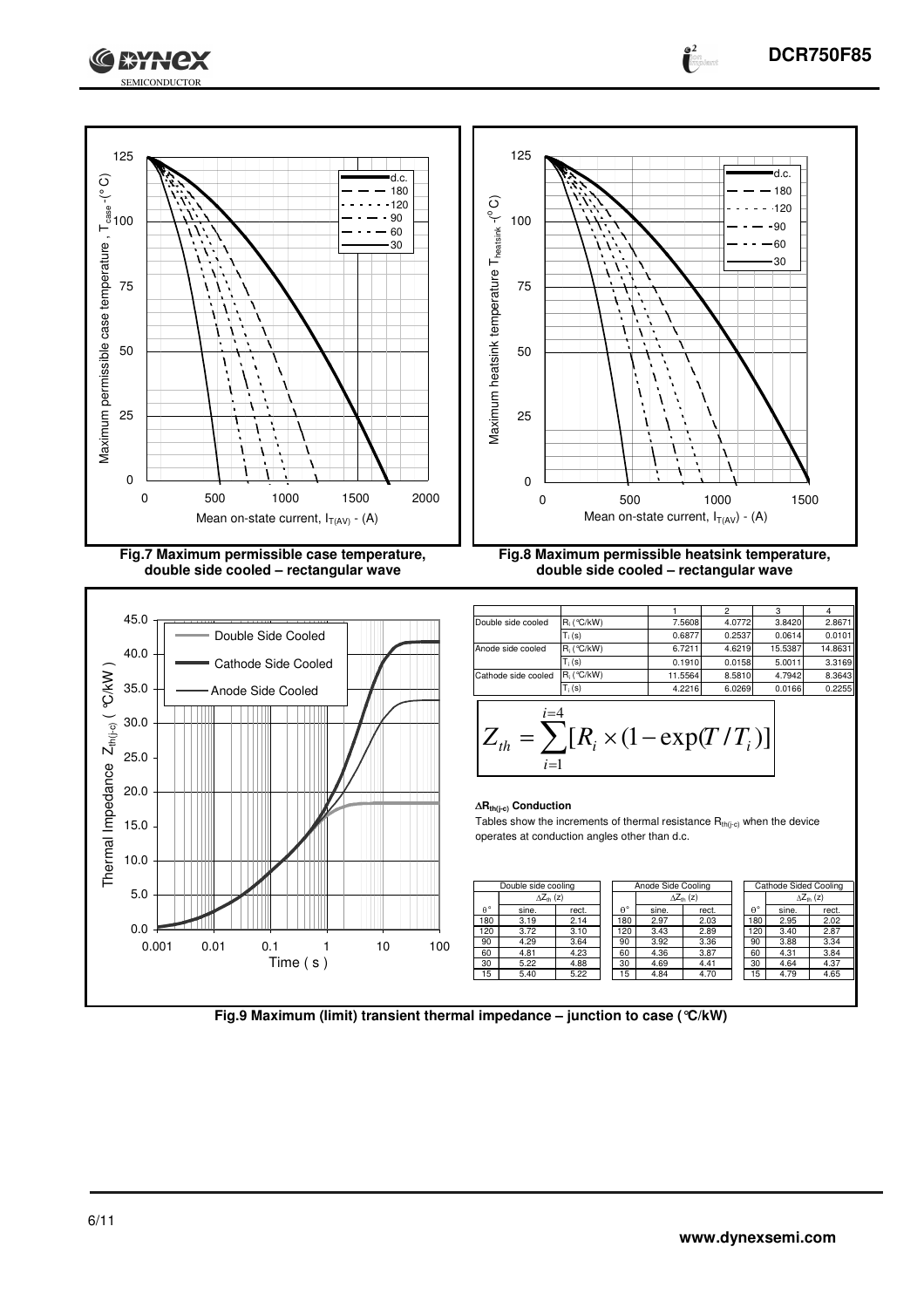



**Fig.12 Stored charge Fig.13 Reverse recovery current**

 $\bullet^2$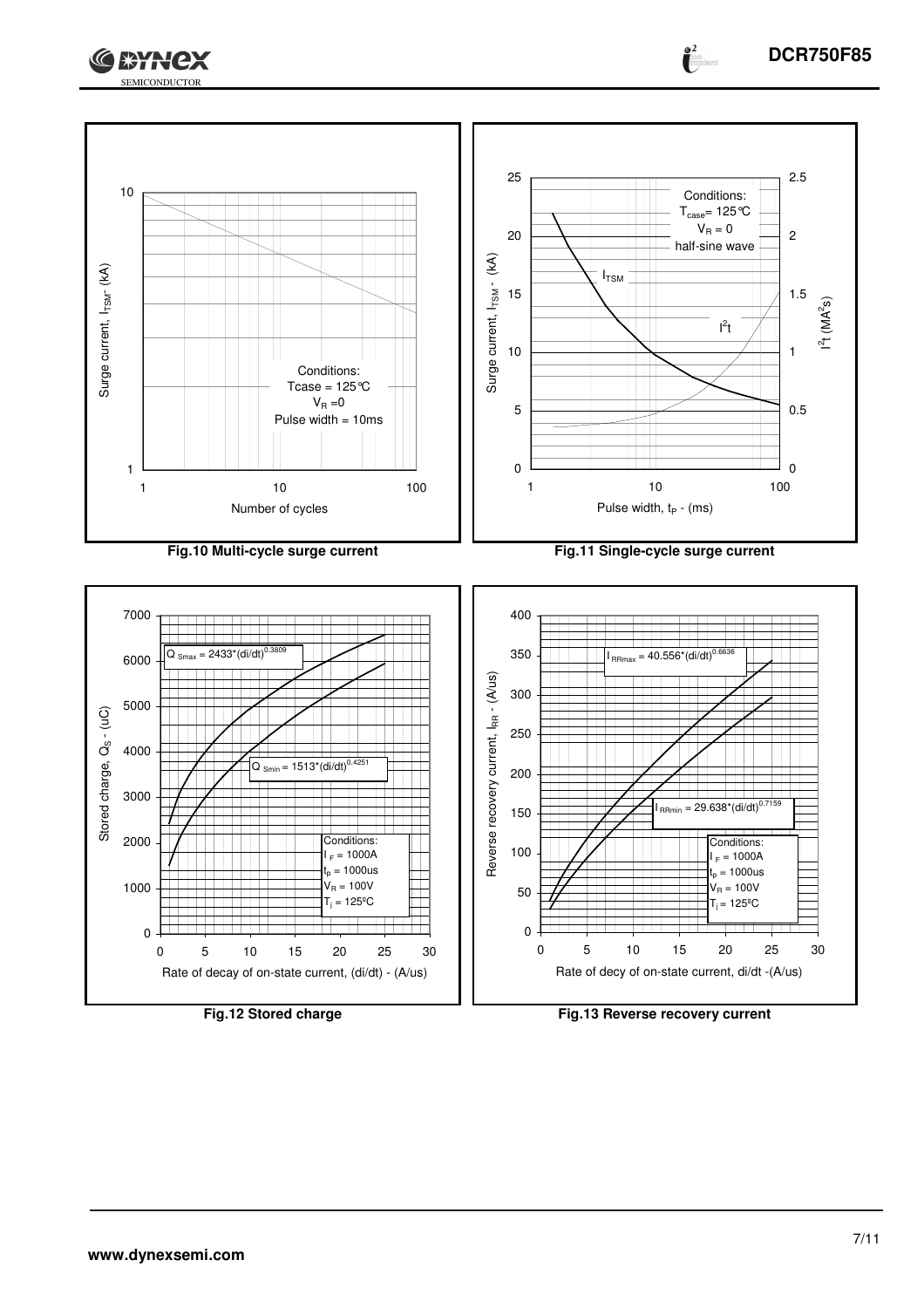





**Fig. 15 Gate characteristics**

**o 2**<br>Cion

**GEYNCX**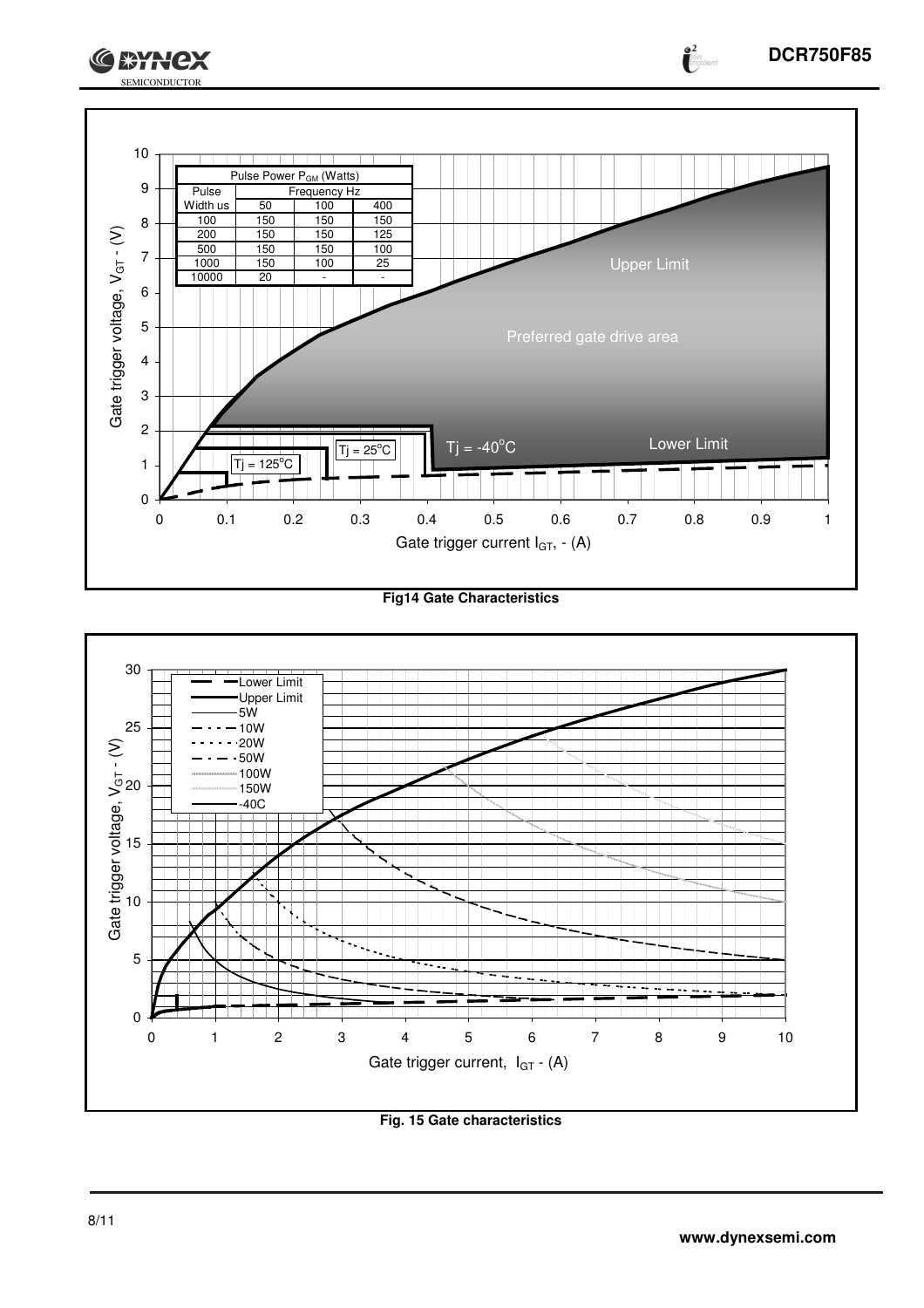

 $\begin{pmatrix} 2 \\ i \end{pmatrix}$ 



**Fig.16 Turn-off time**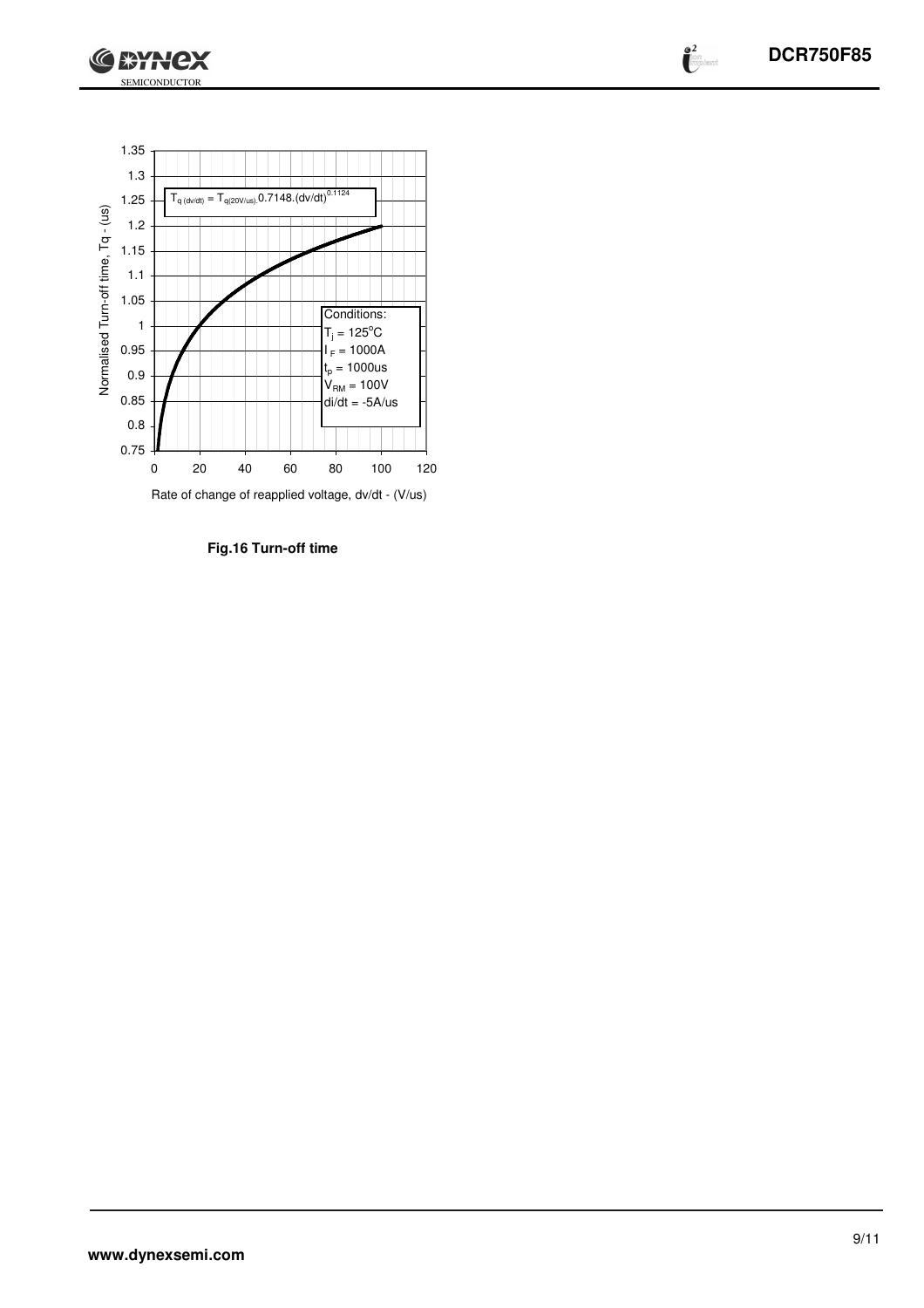

**e 2**<br>Cimplant

# **PACKAGE DETAILS**

For further package information, please contact Customer Services. All dimensions in mm, unless stated otherwise. DO NOT SCALE.

| 3rd ANGLE PROJECTION<br>DO NOT SCALE<br>IF IN DOUBT ASK<br>$\cdot$ $\leftrightarrow$<br>←<br>HOLE 03.60 X 2.00<br>DEEP (IN BOTH<br>ELECTRODES)<br>20° OFFSET (NOM.)<br>TO GATE TUBE<br>Ø73.0 MAX<br>CATHODE-<br>Ø47.0 NOM | Device<br>DCR1003SF18<br>DCR1006SF28<br>DCR1008SF36<br>DCR1020F65<br>DCR1050SF42<br>DCR1180F52<br>DCR1274SF18<br>DCR1275SF28<br><b>DCR1277SF36</b><br>DCR1279SF48<br>DCR1350F42<br>DCR1610F28<br>DCR1640F28 | Maximum<br><b>Thickness</b><br>(mm)<br>26.415<br>26.49<br>26.72<br>27.1<br>26.72<br>26.84<br>26.415<br>26.49<br>26.72<br>26.84<br>26.72<br>26.49<br>26.49 | Minimum<br>Thickness<br>(mm)<br>25.865<br>25.94<br>26.17<br>26.55<br>26.17<br>26.29<br>25.865<br>25.94<br>26.17<br>26.29<br>26.17<br>25.94<br>25.94 |  |  |  |
|---------------------------------------------------------------------------------------------------------------------------------------------------------------------------------------------------------------------------|-------------------------------------------------------------------------------------------------------------------------------------------------------------------------------------------------------------|-----------------------------------------------------------------------------------------------------------------------------------------------------------|-----------------------------------------------------------------------------------------------------------------------------------------------------|--|--|--|
| <b>GATE</b><br>ANODE                                                                                                                                                                                                      | DCR810F85<br>DCR840F48                                                                                                                                                                                      | 27.46<br>26.84                                                                                                                                            | 26.91<br>26.29                                                                                                                                      |  |  |  |
| Ø47.0 NOM                                                                                                                                                                                                                 | <b>DCR890F65</b><br><b>DCR950F65</b>                                                                                                                                                                        | 27.1<br>27.1                                                                                                                                              | 26.5<br>26.5                                                                                                                                        |  |  |  |
| FOR PACKAGE HEIGHT<br><b>SEE TABLE</b>                                                                                                                                                                                    |                                                                                                                                                                                                             |                                                                                                                                                           |                                                                                                                                                     |  |  |  |
| Lead length: 420mm                                                                                                                                                                                                        |                                                                                                                                                                                                             |                                                                                                                                                           |                                                                                                                                                     |  |  |  |
| Lead terminal connector: M4 ring<br>Package outline type code: F                                                                                                                                                          |                                                                                                                                                                                                             |                                                                                                                                                           |                                                                                                                                                     |  |  |  |

**Fig.17 Package outline**